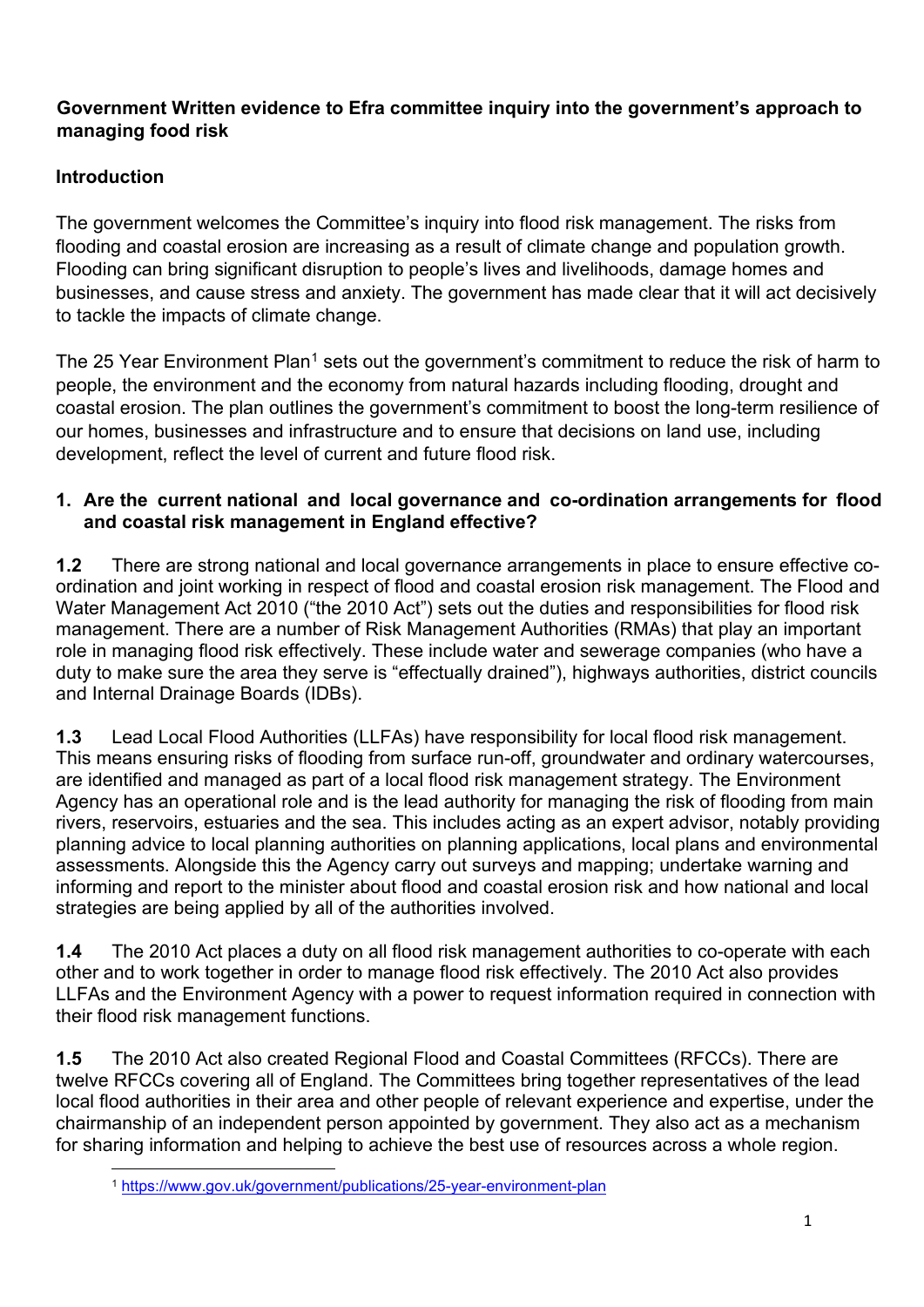They are responsible for ensuring there are coherent plans for identifying, communicating and managing flood and coastal erosion risks across catchments and shorelines.

**1.6** The Environment Agency must consult the committees about the way in which they propose to carry out their flood and coastal erosion risk management functions, and take into account the committees' representations. RFCCs are an essential part of the framework in England, and play an important role in bringing together and coordinating local interests.

**1.7** There are a number of statutory mechanisms in place to assist Local Authorities to undertake flood risk management including the National Planning Policy Framework and Strategic Flood Risk Assessments (SFRAs). The 2010 Act requires LLFAs to develop and apply local strategies that are consistent with the national strategy. All RMAs are required to act in a manner which is consistent with the National Flood and Coastal Erosion Risk Management Strategy and with local flood risk management strategies.

**1.8** The Environment Agency and Lead Local Flood Authorities are required to produce Flood Risk Management Plans every six years which bring together information about all sources of flooding in a catchment and the measures being considered to manage the risk in one place. They are developed using the best information currently available including information from past flooding, Catchment Flood Management Plans, Shoreline Management Plans and Local Flood Risk Management Strategies. Flood risk management is co-ordinated across the UK and in shared river basin districts. There are currently 10 Flood Risk Management Plans at the river basin level<sup>[2](#page-1-0)</sup>.

**1.9** In the Environment Bill, the government are placing planning for drainage and wastewater needs on a statutory basis for water and sewerage companies. Drainage and Sewerage Management Plans (DSMPs) will provide a consistent basis for planning across the water sector, enabling companies to target investment on drainage and wastewater more effectively and enable more resilient solutions to drought and managing large volumes of used water and rainfall. Developing DSMPs will require engagement and involvement from other Flood Risk Management Authorities, through which joint solutions and approaches can be developed.

**1.10** To further enhance co-ordination, the Environment Agency also takes a strategic overview of the management of all sources of flooding and coastal change. This includes, setting the direction for managing risks through the national flood and coastal erosion risk management strategy for England and through plans (including shoreline management plans and flood risk management plans).

**1.11** In July 2018 the government published the Surface Water Management Action Plan<sup>[3](#page-1-1)</sup> which sets out the steps the government is taking, with the Environment Agency and others, to more effectively manage the risks of surface water flooding. The plan includes an action for the Environment Agency, as part of the revised National Strategy, to clarify the roles of Risk Management Authorities, and other key players, including the roles they will play in surface water management.

<span id="page-1-0"></span><sup>2</sup> <https://www.gov.uk/government/collections/flood-risk-management-plans-frmps-2015-to-2021>

<span id="page-1-1"></span><sup>3</sup> https://www.gov.uk/government/publications/surface-water-management-action-plan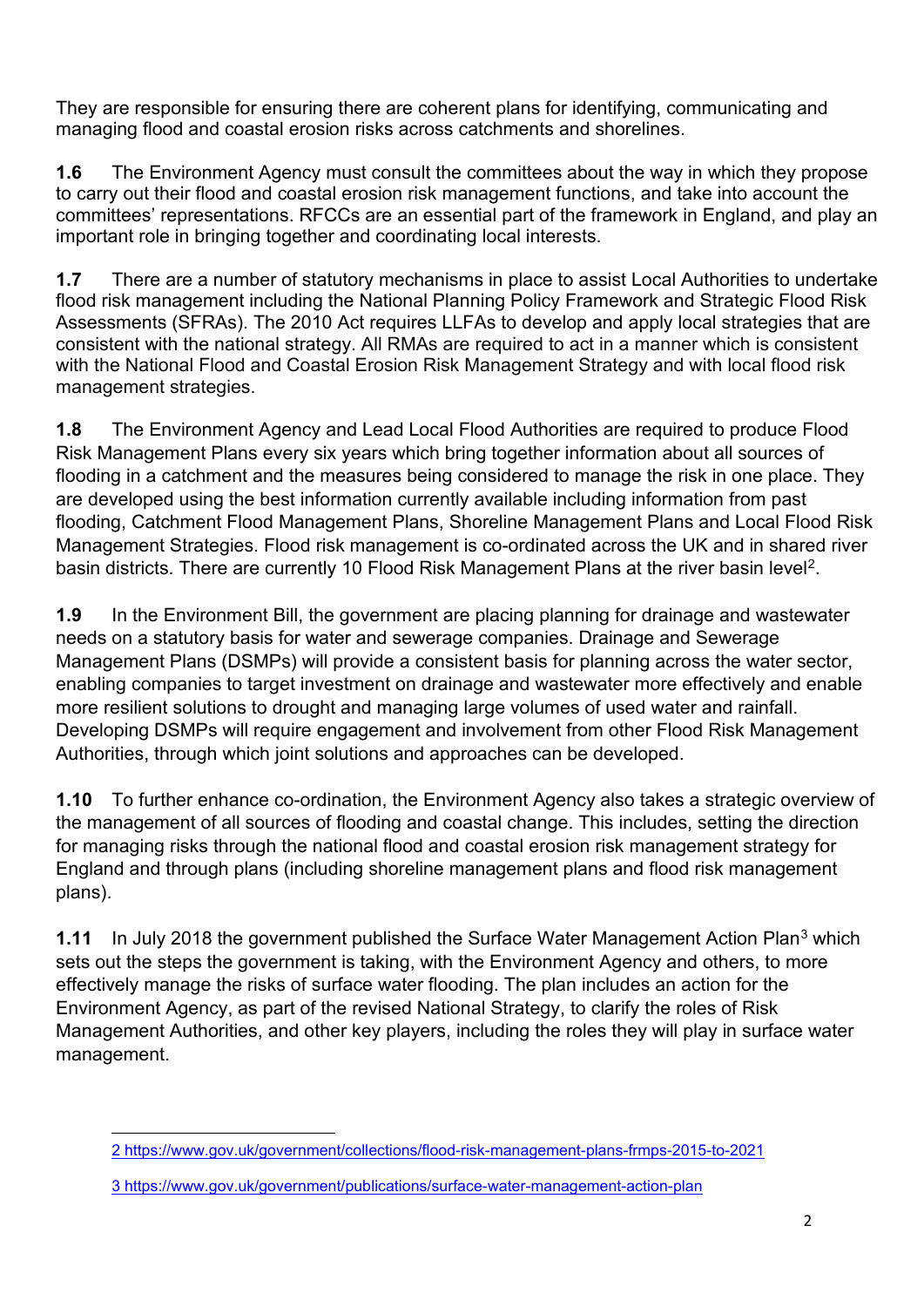**1.12** The Ministry of Housing, Communities and Local Government (MHCLG) is the department responsible for linking the local response to, and recovery from, severe weather with a range of cross-Whitehall interests. Flood and coastal risk management is the responsibility of Defra and the Environment Agency while MHCLG is the lead government department for flood recovery and is the department where the Resilience and Emergencies Division (RED) is located. RED supports communities across England to be prepared for all types of incidents, including flooding, and supports them in response and recovery.

**1.13** The Division supports England's 38 Local Resilience Forums (LRFs) to develop plans and by providing expertise and liaison during and after emergencies. This is done through ongoing engagement using a network of Resilience Advisors and through RED's 'Operations Centre' function which provides liaison staff to work with the key local agencies on the ground into recovery. RED provides support in response and recovery to all major incidents at local, regional and national level - working directly with local responders, and with the government's Civil Contingencies Secretariat (CCS) to support COBR. MHCLG has 24/7 links with Defra, the Environment Agency and ongoing updates from the Met Office. These coordinating points across Whitehall and the associated processes are well known and generally run smoothly.

### **2. What lessons can be learned from the recent floods about the way Government and local authorities respond to flooding events?**

**2.1** The winter of 2019/2020 was the 5th wettest winter in the UK since records began in 1862<sup>4</sup>. Some areas received almost double their average rainfall for February, with others experiencing a month's worth of rain in just 24 hours. For the 3 storms that occurred during February 2020, peak river levels were the highest or second highest on record on 13 rivers. The number of properties affected for Storm Ciara stand at over 1,300 and for Storm Dennis at over 1,500.

**2.2** In the floods of 2007, 55,000 properties were flooded. During the winter of 2019/20, although similar volumes of water were incurred, far fewer properties were flooded. A total of 4,630 properties were flooded, with flood defence schemes providing protection to over 128,000 properties in England.

**2.3** Following the Pitt Review in 2008, local and national response to flooding was significantly improved through the establishment of Local Resilience Forums which have led to partnership working. Further improvements have been made following the National Flood Resilience Review in 2016 through the establishment of the National Flood Response Centre and improved weather and flood forecasting capabilities. The National Flood Response Centre (NFRC) facilitates continuous cross-government situational awareness and rapid co-ordination of the central government response. This aids effective decision making in a significant flooding emergency. The NFRC is activated when flooding is expected.

**2.4** Local resilience forums bring together all the organisations in an area which have responsibilities for responding to emergencies, including flooding and coastal change events. Members of local resilience forums work together to plan and prepare for localised incidents and catastrophic emergencies.

<span id="page-2-0"></span><sup>4</sup> https://www.metoffice.gov.uk/about-us/press-office/news/weather-and-climate/2020/2020-winterfebruary-stats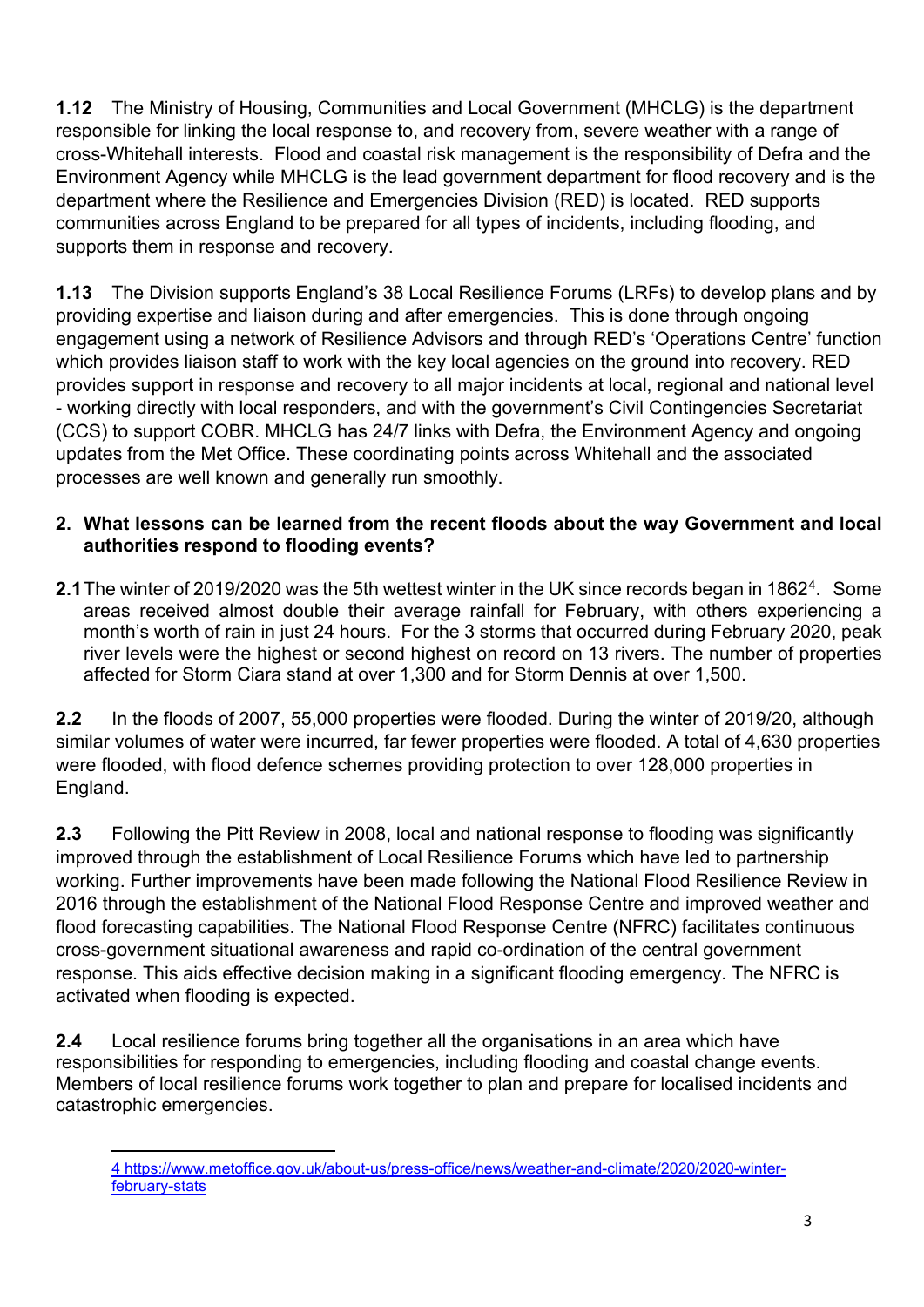**2.5** In 2018, the government undertook a review of multi-agency flood plans (MAFPs) produced by Local Resilience Forums in England. The review was led and overseen by Major General (retd) Tim Cross, as an independent external reviewer. It considered the effectiveness and consistency of current flood plans produced by Local Resilience Forums in England, sought to identify examples of good practice and to consider how good practice could be shared across the country.

**2.6** The government response to the review accepted many of the key principles of the review and signalled that government had already started to take action on a number of the recommendations such as the continued investment in flood forecasting and warning capabilities and the ongoing work to improve flood risk assessment for surface water by better combining local and national information.

**2.7** MHCLG RED undertake lessons learned sessions after each flooding incident to understand issues raised from both response and recovery activity and any operational, process or policy changes required. Should the demands of the Covid-19 emergency response allow, local authorities will provide their perspective of the current processes and support frameworks.

**2.8** MHCLG works with the principle that recovery is led at local level and that it is reasonable for local authorities to plan for and cover emergency costs themselves up to a certain level. Where flooding is more localised, it is for the affected local authority to decide what support to make available to its residents and businesses.

**2.9** Where local authorities are undertaking recovery activity following severe flooding, MHCLG will intervene and provide financial support. To facilitate efficient engagement in these situations, and following the extreme flooding caused by Storm Desmond and Storm Eva in 2015/16, MHCLG RED created the Flood Recovery Framework, a collection of 'off the shelf' packages that could be drawn upon to support local areas following severe flooding. The Framework was activated by collective agreement for the first time in November 2019 following flooding that affected a widespread number of local authorities, and then again in February following Storm Ciara and Storm Dennis. MHCLG RED have planned to undertake a full review of the Framework, however the current national response to Covid-19 has delayed this work. The review will take place as soon as Covid-19 work ceases or eases.

**2.10** In response to the recent flood events of 2019 and 2020, the Government activated the Flood Recovery Framework which provided the following support to the eligible local areas: the Community Recovery Grant, the Business recovery Grant, a Council Tax Discount, Business Rates Relief, a Property Flood Resilience scheme and the Farming Recovery Fund; alongside the Bellwin scheme which allows local authorities dealing with the effects of the storm can apply to have 100% of the eligible costs they incur above a threshold reimbursed by the government.

**2.11** There are statutory provisions in place to ensure that lessons from flooding are learnt and help to inform future approaches. For example, Section 19 reports<sup>[5](#page-3-0)</sup> are completed by Lead Local Flood Authorities when flooding occurs in order to ascertain which Risk Management Authorities have relevant flood risk management functions and whether they have exercised those functions. In 2019, the government commissioned an independent review examining the arrangements for determining responsibility for surface water and drainage assets to review effectiveness and compliance with local requirements.

<span id="page-3-0"></span><sup>5</sup> <http://www.legislation.gov.uk/ukpga/2010/29/section/19>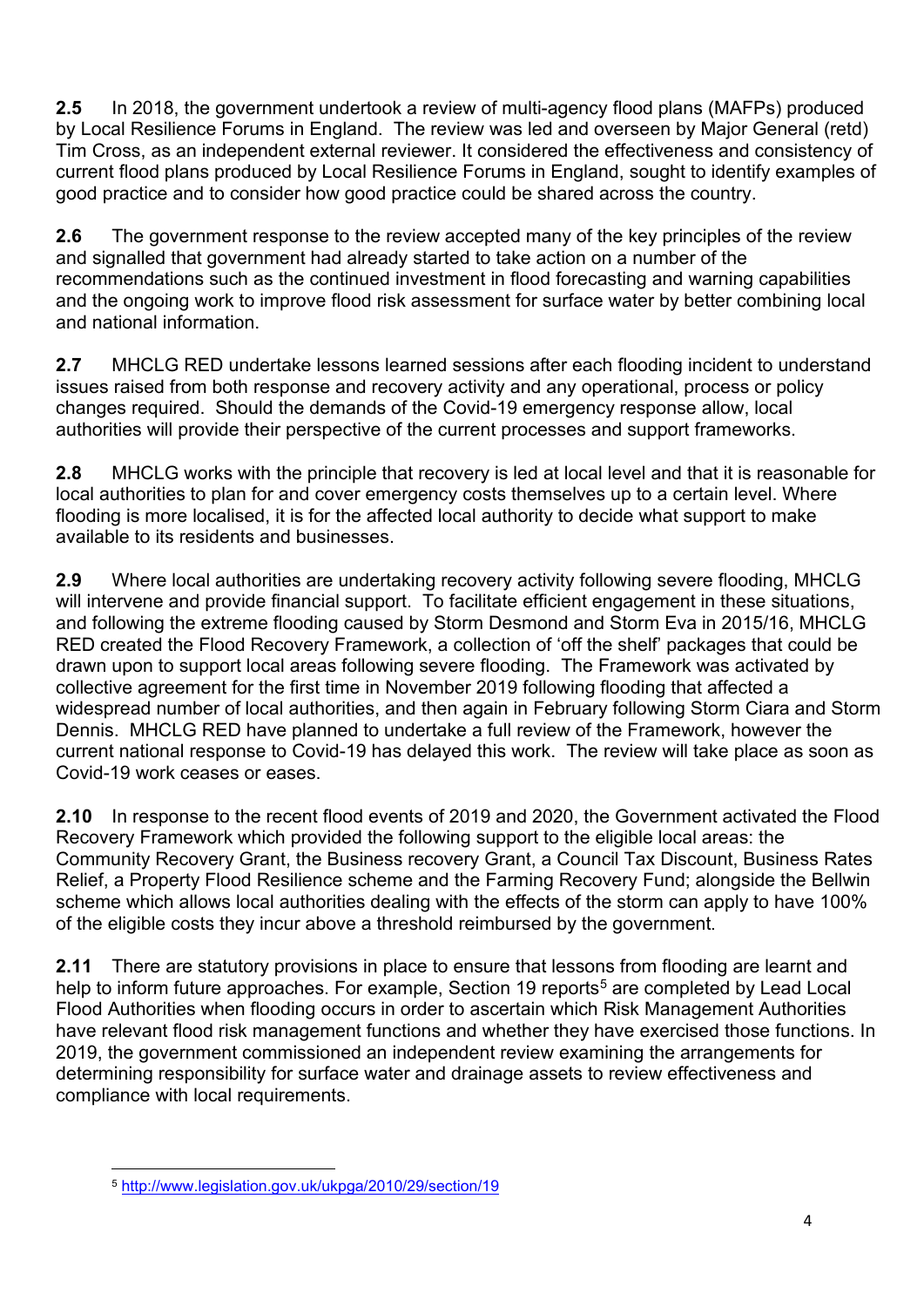#### **3. Given the challenge posed by climate change, what should be the Government's aims and priorities in national flood risk policy, and what level of investment will be required in future in order to achieve this?**

**3.1** The government is currently investing £2.6 billion over six years from 2015 to deliver more than 1,000 flood defence schemes which will better protect 300,000 homes. Last winter, previous investment in flood defences helped to protect over 128,000 properties. However, the twin pressures of climate change and population growth mean that further action is needed.

**3.2** The government has therefore committed to double the amount it invests in the flood and coastal defence programme in England to £5.2 billion over six years from 2021, better protecting a further 336,000 homes and non-residential properties. This record investment is in line with estimates of long-term funding for flood risk management that have been made by the National Infrastructure Commission and the Environment Agency's own modelling.

**3.3** According to Environment Agency modelling, this will reduce national flood risk by up to 11% by 2027. This doubling of funding exceeds the level of investment recommended by the National Infrastructure Commission. The government is also making available £120 million to the Environment Agency to repair the assets damaged by the storms last winter.

**3.4** Where flooding and coastal erosion is inevitable, further action is needed to ensure that communities can respond and recover more quickly. The government will therefore also provide £200 million over the next six years for a place-based resilience programme. This will support over 25 local areas, urban, rural and coastal, from the North, the Midlands and the South, to take forward wider innovative actions that improve their resilience to flooding and coastal erosion. Areas will be selected based on a range of criteria, including repeated significant flooding in the past.

**3.5** Overall funding for flood defences nationally has increased steadily in real terms since 2005/06, from an annual average of £671m between 2005/06 and 2009/10 to an annual average of £821m for the period 2014/15 to 2018/19. Between 2010/11 and 2018/19, capital investment in flood defences was £3 billion, including £1.1 billion in the South, £1.0 billion in the North and £0.9 billion in the Midlands. When looking at flood defences investment over six years (2015-2021), government spend per home at risk is highest in the North at £699, compared to £400 in the Midlands and £314 in the South, and £431 for the country as a whole.

**3.6** The Government announced on the 17 April 2020 a number of changes to how funding is allocated to flood schemes.<sup>[6](#page-4-0)</sup> The changes will take account of the wider environmental and social benefits that come with reducing the risk of flooding. They include updated payments to account for inflation, increased payments for flood schemes which also create a range of environmental benefits, more funding for flood schemes which also protect properties that will later become at risk of flooding due to climate change and a new risk category which will enable schemes that prevent surface water flooding to qualify for more funding. These changes will come into effect from April 2021.

**3.7** The government also provides funding for local flood and coastal erosion risk management duties through the Local Government finance settlement. MHCLG is carrying out a Fair Funding

<span id="page-4-0"></span><sup>6</sup> <https://www.gov.uk/government/news/building-flood-defences-fit-for-the-future>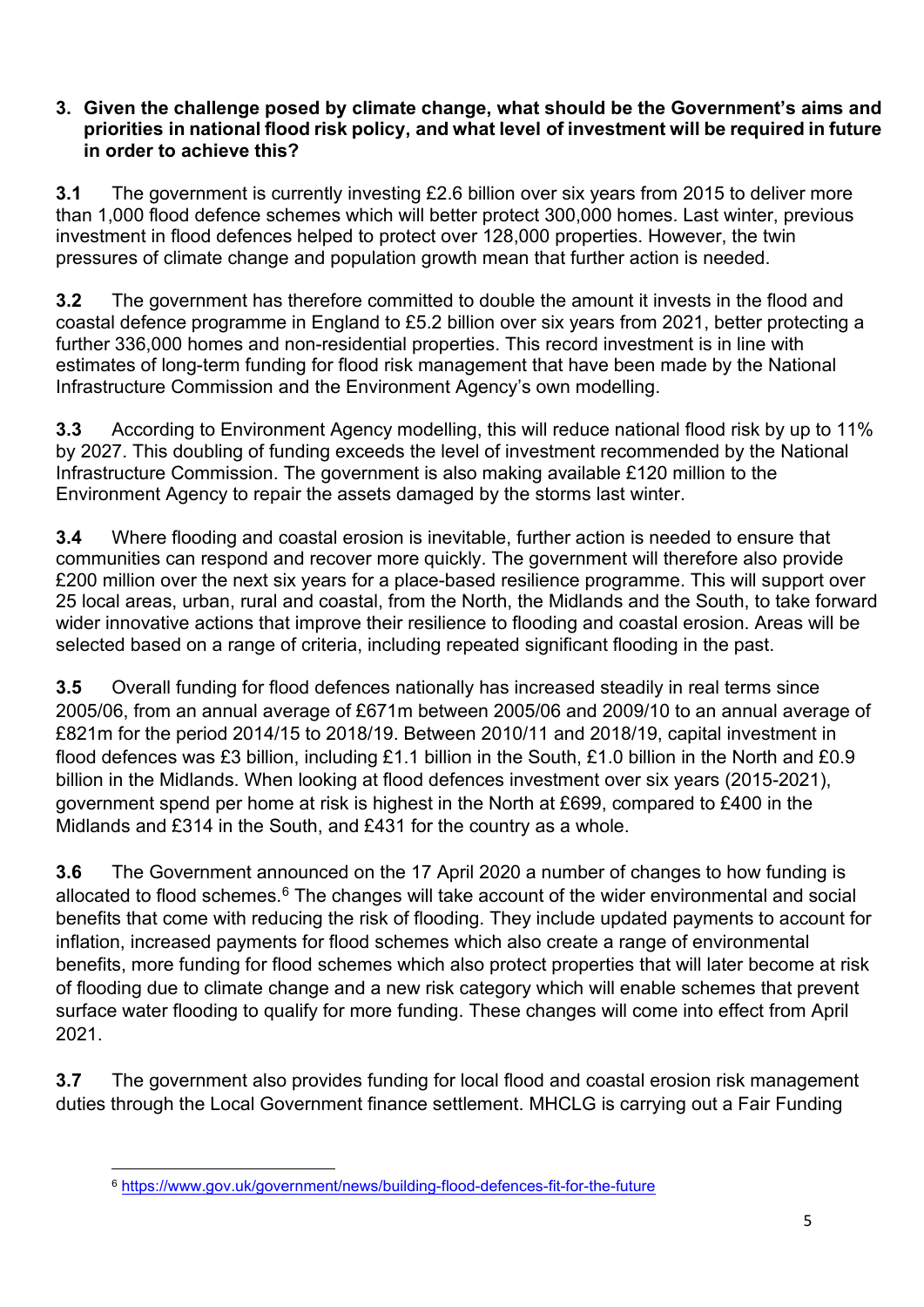Review, which will simplify the approach to allocating funds to local authorities, ensuring fairness and transparency.

#### **4. How can communities most effectively be involved, and supported, in the policies and decisions that affect them?**

**4.1** The government supports partnership working between organisations, businesses and communities with an interest in helping areas to become better prepared for flooding. We expect RMAs to consult and engage communities in preparing their plans which help tackle flooding (e.g. LLFA local strategies, water company 5 year plans and Flood Risk Management Plans). Local circumstances vary across the country and those closest to communities are best able to understand their needs now and in the future. At the very local level, the Environment Agency supports flood wardens which warn and inform their neighbourhood and ensure flood response plans are clear.

**4.2** The 2018 Autumn Budget allocated an extra £13 million over three years to tackle risks from floods and climate change, including through pilot projects to ensure property owners have the best information on protecting their homes, and expanding the flood warning system to an additional 62,000 properties at high risk of flooding from rivers and the sea. This gives people the necessary information to take action when flood risk is high.

**4.3** Local areas have a strong say and influence in what happens in their areas. Local authorities, internal drainage boards and the Environment Agency areas teams decide which flood defence improvement schemes they want to build and promote in the national capital programme. Regional Flood and Coastal Committees, which have a majority of local authority members, decide which schemes to prioritise, making local choices and agreeing the final programme in their areas. Local councils make decisions about their priorities, including how they use their own funding to tackle flood and coastal erosion risk in their communities.

**4.4** Partnership funding can be secured from a range of sources including through Local Levy, local beneficiaries, partners and growth funds. Defra's £2.6 billion capital investment programme is expected to attract more than £600 million in partnership funding contributions. As of December 2019 we have secured over £600 million in partnership funding towards the current programme in addition to Defra's grant in aid to risk management authorities.

## **5. With increasing focus on natural flood management measures, how should future agricultural and environmental policies be focussed and integrated with the Government's wider approach to flood risk?**

**5.1** The government is committed to reducing the risk of harm from flooding and coastal erosion including through greater use of natural flood management solutions. Working with natural processes can help to protect, restore and emulate the natural functions of catchments, floodplains, rivers and the coast. This can take many different forms and can be applied in urban and rural areas, and on rivers, estuaries and coasts.

**5.2** The government is continuing to invest and promote working with natural processes and Natural Flood Management (NFM) measures as ways to mitigate the risks of flooding and coastal erosion. Whilst NFM measures alone will not mitigate the risk of flooding or coastal erosion they do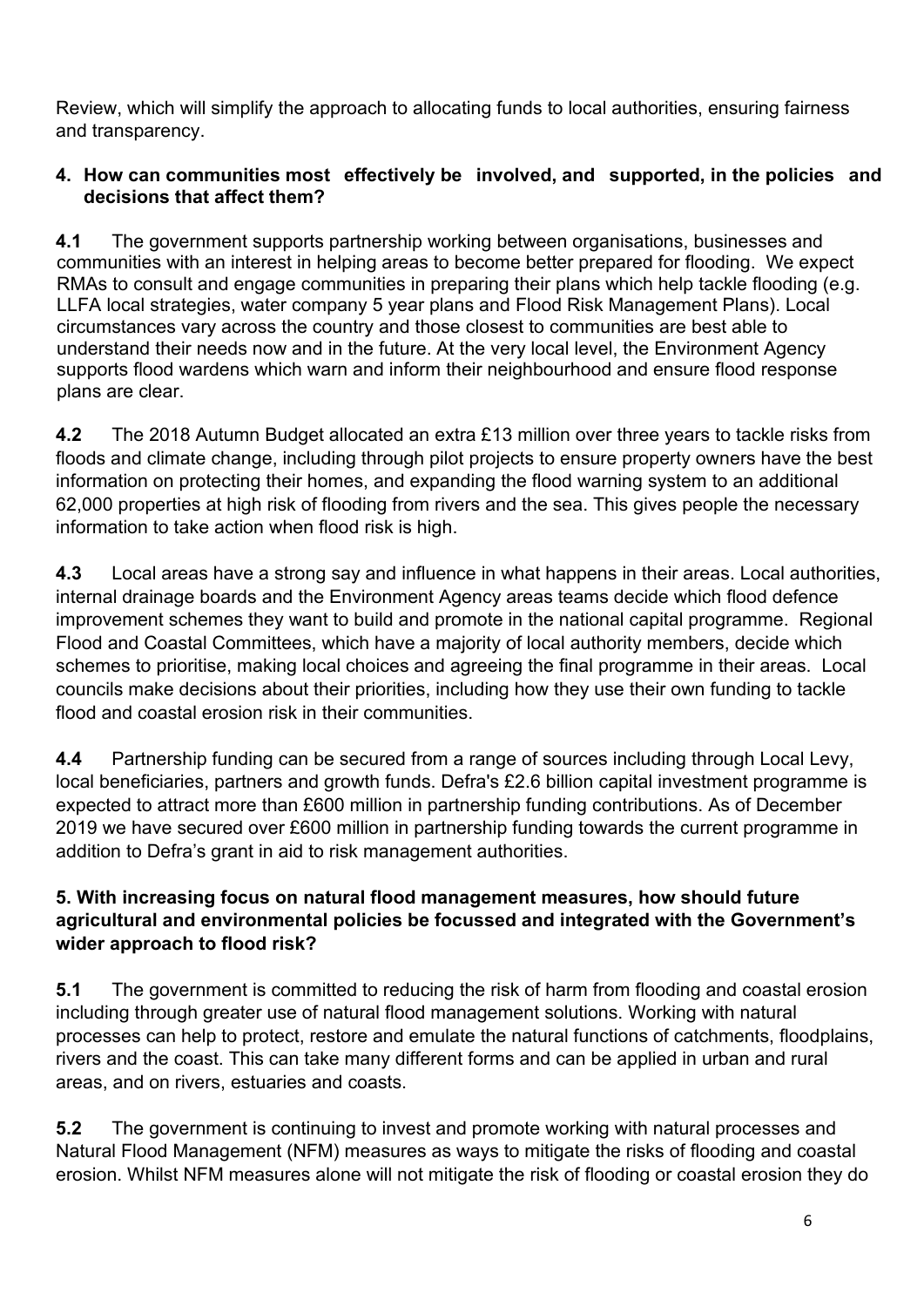contribute, along with other actions such as the government's investment programme when managed together and across catchments. Measures include tree planting, leaky debris dams and peatland restoration on upper slopes. Flood washlands, river re-connection and naturalisation midcatchment; and management and creation of coastal marsh and sand dune systems in coastal areas are also noteworthy examples of NFM measures.

**5.3** All of these measures can have an impact in slowing the flow of flood water downstream. While the majority apply to rural landscapes there are also urban measures which can especially help to manage surface water.

**5.4** NFM measures are already a component of some government flood and coastal defence schemes in the current capital investment programme (2015-2021) and will continue to feature in the next investment programme (2021-2027) and the new place-based resilience programme, as announced at the Budget.

**5.5** The government has also provided specific investment dedicated to testing different NFM measures, most recently £15 million in 2017 that has funded 33 community led projects and 25 catchment scale projects which will be completed by 2021. These projects will provide vital additional evidence around how these measures help reduce flood risk.

**5.6** Whilst these policies are primarily aimed at helping to mitigate flood risk by harnessing the power of nature they do also provide other environmental benefits (e.g. improved air and water quality, increased biodiversity). Likewise, other government commitments and polices can also help deliver flood risk mitigation as one of many secondary benefits. This includes, but is not limited to our commitments to plant 30,000 hectares of trees by 2025, restore 35,000 hectares of peatland and to create a Nature Recovery Network.

**5.7** We are investing significantly to achieve these commitments. In the recent Budget, the government announced £640 million for a Nature for Climate Fund and up to £25 million for a Nature Recovery Fund. We will also integrate our plans for trees, peat and nature with our planned incentives, such as the Environmental Land Management scheme and biodiversity net gain. Our Environment Bill will provide a legislative underpinning for many of our environmental goals, including establishing Local Nature Recovery Strategies (LNRS): spatial mapping and planning tools that will help inform nature recovery. We are exploring all opportunities for more joint working and spatial targeting across policies and with external partners to deliver more for the environment and taxpayers.

**5.8** Our new Environmental Land Management (ELM) scheme will be the cornerstone of our future agricultural policy. Founded on the principle of "public money for public goods", ELM is intended to provide a powerful vehicle for achieving the goals of the government's 25 Year Environment Plan and commitment to net zero emissions by 2050, while supporting our rural economy.

**5.9** Through ELM, farmers and other land managers may enter into agreements to be paid for delivering a range of public goods, including protection from and mitigation of environmental hazards. To deliver this public good, ELM could pay farmers and land managers for land management practices that can help to prevent, or reduce the impacts of, flooding and coastal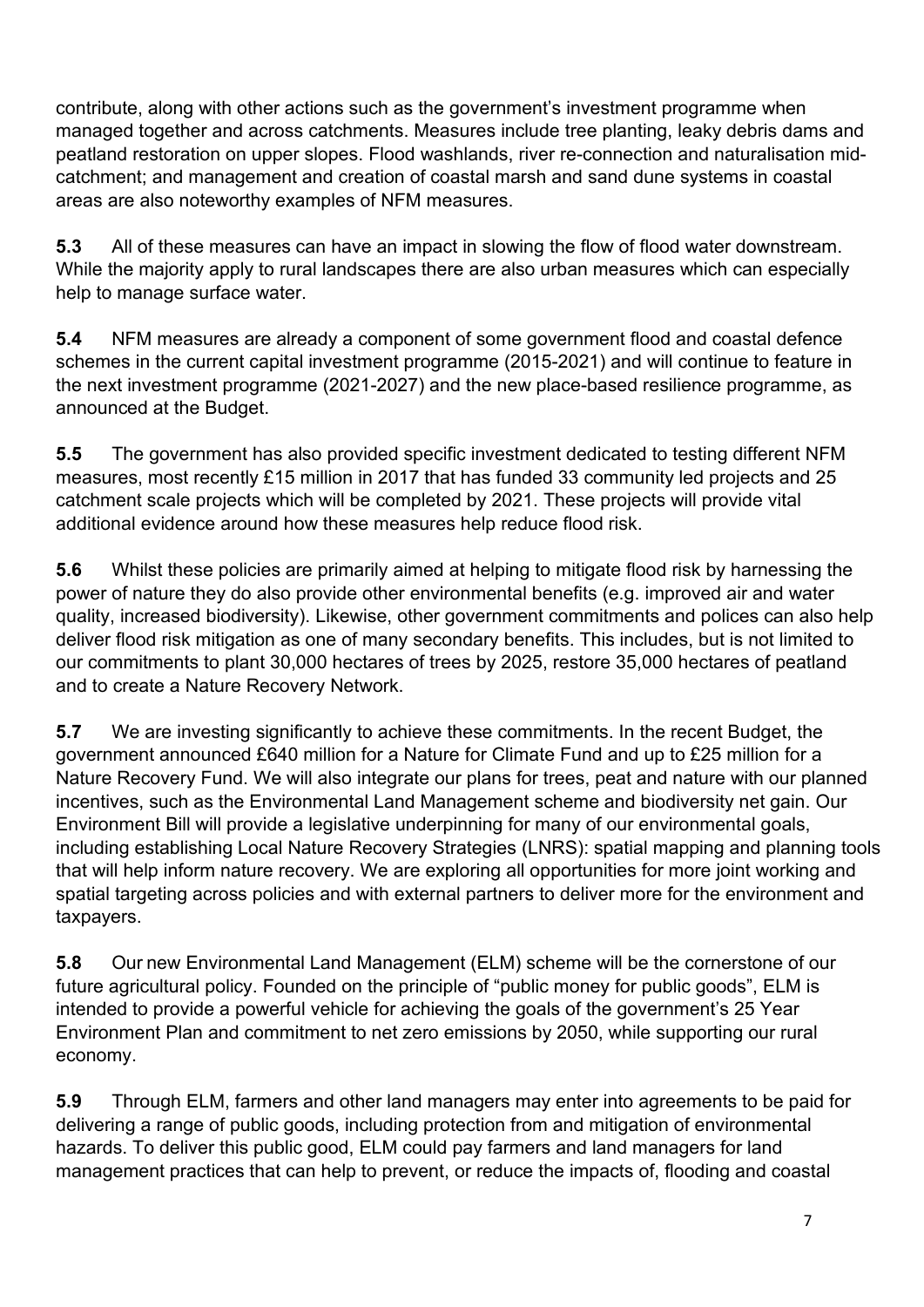erosion. For these hazards ELM will primarily focus on NFM measures as well as changing land use and behaviour, where appropriate.

#### **6. How can housing and other development be made more resilient to flooding, and what role can be played by measures such as insurance, sustainable drainage and planning policy?**

**6.1** The National Planning Policy Framework (NPPF) is clear that inappropriate development in areas at risk of flooding should be avoided by directing development away from areas at highest risk. Where development in such areas is necessary, it should be made safe without increasing flood risk elsewhere and is appropriately flood resistant and resilient.

**6.2** The revised NPPF delivered commitments in the 25 Year Environment Plan to strengthen flood protection. In particular content on resilience, cumulative and future flood risk. As announced in *Planning for the Future[7,](#page-7-0)* Defra and MHCLG will be working closely together to review national planning policy for building in areas at flood risk. The planning system today seeks to ensure development is built in the right places, but some change may be needed, particularly as the flood risk facing some parts of the country appears to be increasing in response to climate change and other processes.

**6.3** Planning Guidance on floods and coastal erosion is being updated to clarify and help ensure effective implementation of the strengthened planning policy around flood protection.

# **How are areas at risk of flooding distinguished and considered in planning?**

**6.4** Land is defined according to river and sea flood risk as being either:

- Flood Zone 1 [Low risk areas]
- Flood Zone 2 [Medium risk areas]
- Flood Zone 3 [High risk areas]. This is split into 3a and 3b where 3b is known as the 'functional flood plain' – where water has to flow or be stored in times of flood.

**6.5** The Environment Agency provide the 'flood map for planning' which applicants can use to identify which flood zone a particular location is in. The flood zones are drawn in a precautionary way, insofar as they ignore the presence of any risk management schemes. They do not map all sources of flood risk (only sea and river flooding risk as these are more easily modelled) and they are snapshots so don't directly account for climate change, although they are updated every five years to take new evidence into account. It is the role of Strategic Flood Risk Assessments and Site-Specific Flood Risk Assessments prepared by local planning authorities and applicants respectively to understand these broader flood risks (such as from surface water; groundwater; dam failure etc.). The EA publish a series of climate change allowances that can be applied to flood risk assessments to anticipate changes in river flow, rainfall, sea levels and wave height due to climate change. These help provide resilience to flooding and coastal change over the longer term.

**6.6** Flood risk management measures, like robust flood and coastal risk management schemes, can make development acceptable where it would otherwise not be. Property flood resilience, such as raised floor levels and re-arranging the internal uses of buildings, can sometimes also make development acceptable in flood risk areas. Such measures can be made a requirement of any planning consent.

<span id="page-7-0"></span><sup>7</sup> <https://www.gov.uk/government/publications/planning-for-the-future>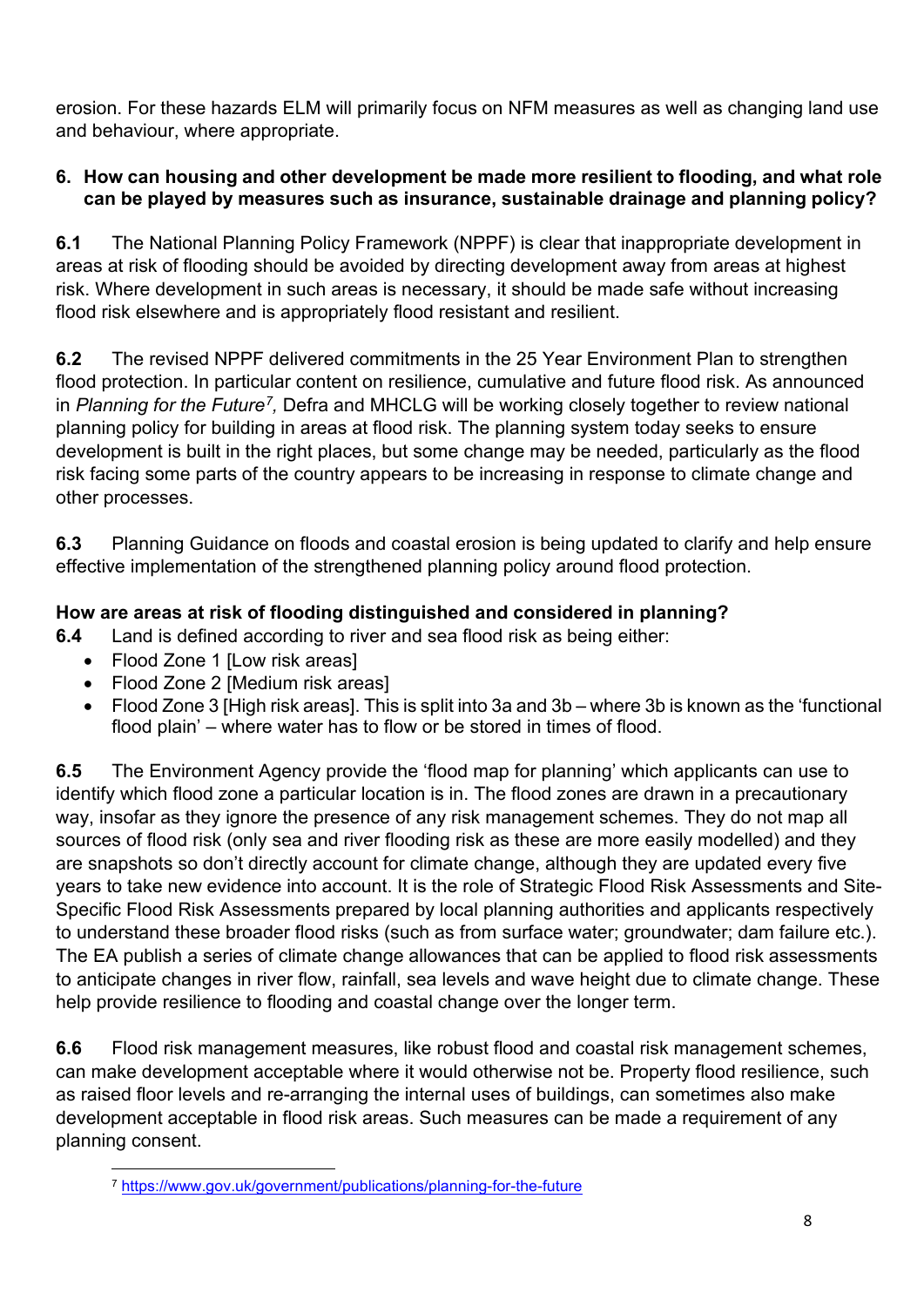**6.7** Broadly, areas at little or no risk of flooding from any source should always be developed in preference to areas at higher risk. Only water compatible developments or essential infrastructure developments are allowed in the functional floodplain. Where there are reports of developments being allowed in 'flood plains', they are generally drawing on statistics of schemes allowed in defended areas (because sufficient developable areas at lower risk are not available), in flood zone 3a rather than 3b, and where the developer has been able to demonstrate to the EA's satisfaction that measures have been taken to make the development safe and resilient, without increasing flood risk elsewhere.

# **How is development allocated in local areas where flood risk is an issue?**

**6.8** Development plans are produced with technical input from expert bodies such as the Environment Agency, Lead Local Flood Authorities and water and sewerage companies. Plans should be informed by a Strategic Flood Risk Assessment (SFRA). A SFRA is a study carried out by one or more local authorities or other plan-making bodies / authorities to assess the risk to an area from flooding from all sources, now and in the future, taking account of the impacts of climate change, and to assess the cumulative impact that land use changes and development in the area will have on flood risk. They identify opportunities to reduce the causes and impacts of flooding and gather information on the land that is likely to be needed for flood risk management infrastructure. The SFRA should inform the strategic identification of land for development in the development plan.

**6.9** Plans need to reflect the National Planning Policy Framework, which sets out a clear, overarching policy on flood risk: inappropriate development in areas at risk of flooding (whether existing or future) should be avoided, and where possible, alternative locations at lower flood risk should be identified. This is known as the 'sequential test'. Where development is necessary, and where there are no suitable sites available in areas with a lower risk of flooding, the proposed development should be made safe without increasing flood risk elsewhere. This is the 'exception test'. Where these tests are not met, new development should not be allowed. The policy recognises that it is unrealistic to ban development in flood risk areas, as around 10 per cent of England has a high risk of flooding (before taking account of flood risk management schemes), including large parts of many major towns and cities.

# **How are applications in flood risk areas handled?**

**6.10** A site-specific flood risk assessment should accompany all planning applications in flood risk areas, including areas subject to surface or groundwater flooding, and for large developments of 1 hectare or more, and in areas notified to the LPA by the EA having critical drainage problems. The assessment should identify all flood risks, to and from the development, and demonstrate how these will be managed, so that the development will be safe for its lifetime and not increase flood risk elsewhere.

**6.11** The Environment Agency must be consulted on planning applications in areas at risk of flooding from rivers and the sea, and in critical drainage areas. The Agency is a statutory consultee on all planning applications (other than for minor development) which is to be carried out on land in an area within Flood Zones 2 and 3; or in Flood Zone 1 which has critical drainage issues. The EA provides specific advice on all residential planning applications in Flood Zone 3, regardless of the scale of the development. In Flood Zone 2, the Agency provides specific advice on large scale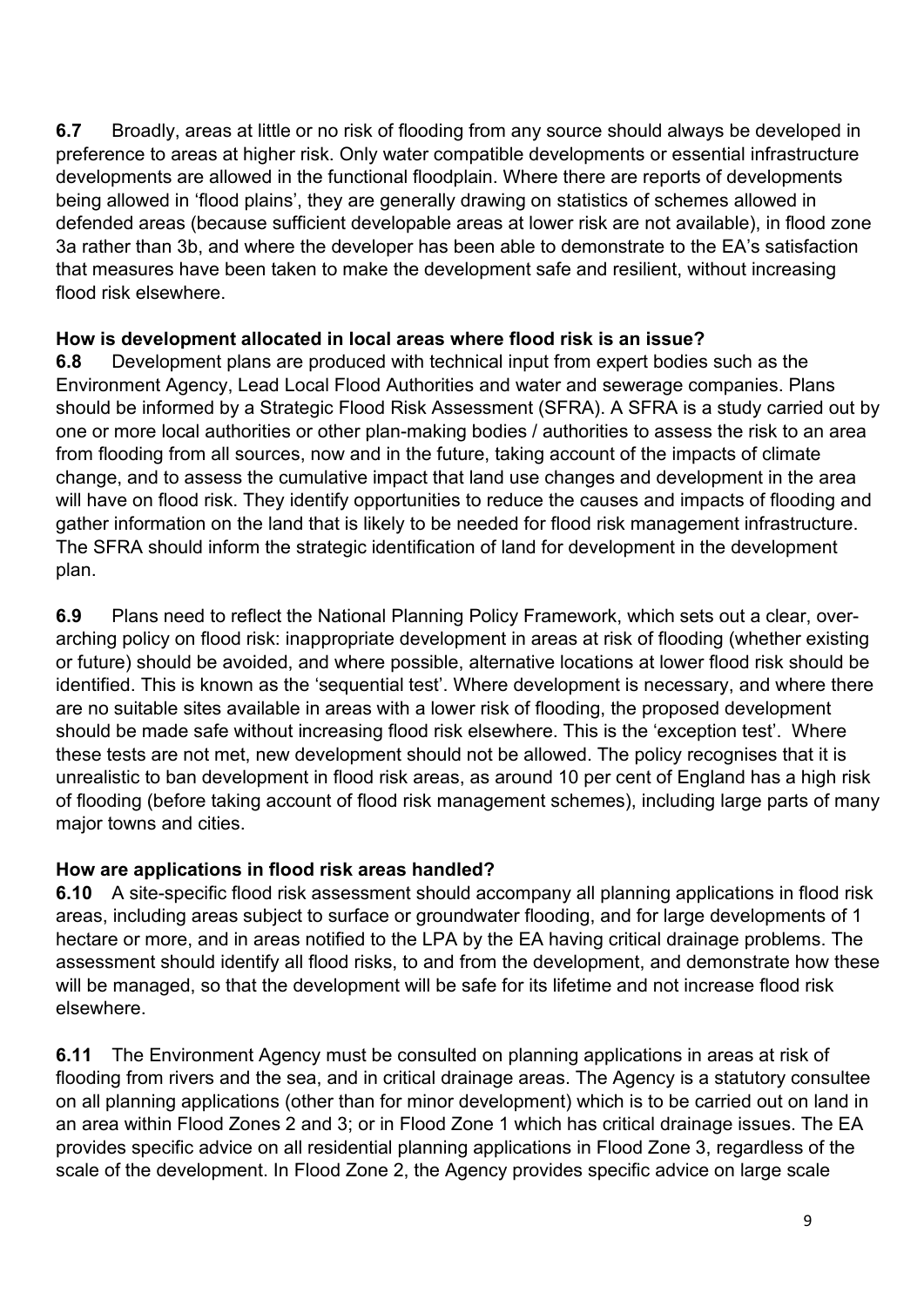residential planning application (i.e. ten dwellings or more), as well as for all basement dwellings and mobile homes intended for permanent use.

**6.12** Ultimately, the decision on a planning application is for the planning authority to take in accordance with the development plan, and having weighed up all the material planning considerations – including advice received from flood risk management bodies (such as the EA, LLFA, water companies etc.), and any SSFRA. Local councils should notify the Environment Agency of the decision on any planning application where the Agency have objected on flood risk grounds.

**6.13** Lead Local Flood Authorities must be consulted on surface water drainage considerations in applications for all major new developments. The Environment Agency's and LLFA's comments and advice should help inform the LPA's decision on a planning application and ensure it is in line with the NPPF policy on flood risk.

**6.14** Where the Environment Agency sustains an objection on flood risk grounds to 'major' developments (e.g. 10 or more houses) which cannot be resolved, the local authority cannot permit the development without first checking whether the Secretary of State wants to call it in for his own determination. In 2017/18, over 95% of all planning decisions were in line with Environment Agency advice and over 99% of new homes proposed in planning applications complied with Environment Agency advice<sup>[8](#page-9-0)</sup>.

**6.15** Sustainable drainage systems (SuDS) reduce the risk of surface water flooding, enabling additional new homes and development which are more resilient to flooding and do not increase flood risk to existing communities. The National Planning Policy Framework was updated in February 2019 to incorporate strengthened policy to ensure SuDS are provided in all major developments, unless demonstrated to be inappropriate. This is in addition to requirements that SuDS should be given priority in new developments in flood risk areas. The government's 2018 review of the application and effectiveness of planning policy for SuDS found that almost 90% of the sample of approved planning applications, for both major and minor development, explicitly stated that sustainable drainage systems would feature in the proposed development. In line with commitments in the 25 Year Environment Plan we will be shortly be amending Planning Practice Guidance for SuDS to reflect the updated National Planning Policy Framework.

#### Flood insurance

**6.16** With regard to insurance, the government launched Flood Re in 2016 and will run until 2039. Flood Re is a flood re-insurance scheme designed to improve the availability and affordability of flood insurance. In the 2018/19 financial year Flood Re provided cover for 172,000 household policies. Approximately 300,000 properties have benefitted since the scheme's launch.

**6.17** Since the launch of Flood Re there has been a dramatic increase in both availability and affordability. Independent research demonstrates that before the launch of Flood Re only 9% of households with previous flood claims could get 2 or more quotes on price comparison sites, and no one could get 5 or more. Shortly after Flood Re was launched the figures rose to 95% being able to get 2 or more insurance quotes and 64% being able to get 5 or more. As of May 2019, 100% could

<span id="page-9-0"></span><sup>8</sup> [https://www.gov.uk/government/publications/flood-and-coastal-risk-management-national](https://www.gov.uk/government/publications/flood-and-coastal-risk-management-national-report/managing-flood-and-coastal-erosion-risk-management-report-1-april-2017-to-31-march-2018#reducing-risk-and-minimising-consequences)[report/managing-flood-and-coastal-erosion-risk-management-report-1-april-2017-to-31-march-](https://www.gov.uk/government/publications/flood-and-coastal-risk-management-national-report/managing-flood-and-coastal-erosion-risk-management-report-1-april-2017-to-31-march-2018#reducing-risk-and-minimising-consequences)[2018#reducing-risk-and-minimising-consequences](https://www.gov.uk/government/publications/flood-and-coastal-risk-management-national-report/managing-flood-and-coastal-erosion-risk-management-report-1-april-2017-to-31-march-2018#reducing-risk-and-minimising-consequences)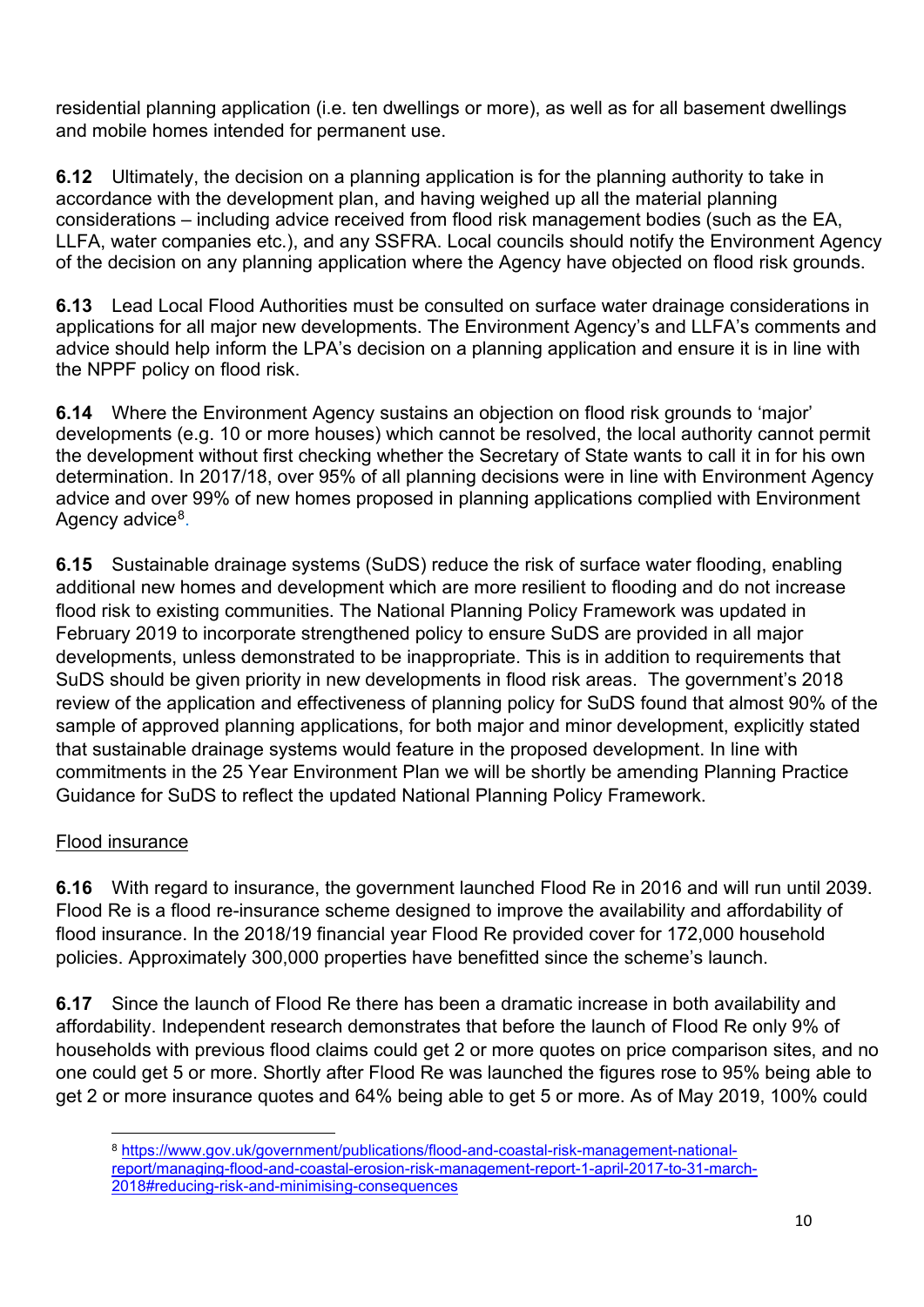get 2 or more quotes and 99% can get 5 or more. Also, 4 out of 5 of these households with previous flood claims saw their premiums drop by more than 50%.

**6.18** In July 201[9](#page-10-0), Flood Re published their first Quinquennial Review<sup>9</sup> of the scheme. Their subsequent report contained seven recommendations, ranging from suggestions to improve the efficiency of the scheme itself, to proposals to allow Flood Re to incentivise Property Flood Resilience. The government is carefully considering these proposals.

**6.19** The government has announced a review into flood insurance following the November 2019 flooding. The review will look to identify the reasons why people did not have sufficient insurance cover, and in some cases no insurance at all.[10](#page-10-1)

### Property flood resilience

**6.20** Property Flood Resilience (PFR) gives householders or small businesses the tools to manage the impact that flooding has on their lives. PFR means taking action to stop water entering a property, or if it does, making adaptions that reduce the level of damage it causes. Since 2016 Defra have been working with industry through a Property Flood Resilience Roundtable to explore how business, homeowners, and government can reduce the impact of flooding through greater awareness and the use of Property Flood Resilience measures. February 2020 saw the launch of an industry led Code-of-Practice on PFR service delivery to consumers. There are also two existing British Standards that cover the quality of the products and construction.

**6.21** Following the unprecedented flooding in November 2019 and following the recent storms, government announced Property Flood Resilience recovery grants of up to £5,000 in affected areas to help eligible homes and businesses become more flood resilient.

**6.22** Between 2015 and 2021 the Environment Agency is spending approximately £3.6 million of grant in aid on PFR resistance measures for households at very significant risk. Examples of things people can do include installing non-return valves on waste pipes, airbrick covers, using flood resistant coatings on walls and using flood barriers to stop water coming through doorways.

**6.23** In addition, the government is funding a £2.9 million PFR Pathfinder project which aims to boost the uptake of PFR measures through education, advice portals and innovative initiatives to make homes and buildings more resilient to floods. The projects will be delivered with support from the Environment Agency. Rather than simply fund installation of PFR, the funding will be used to create demonstration centres, engage with businesses, and advice portals, to help people to learn about the benefits of installing measures in their homes. The funding was awarded to three projects in Yorkshire, Cornwall and the Oxford-Cambridge Regional Flood & Coastal Committee areas.

# **Conclusion**

<span id="page-10-0"></span>The government's written evidence to this inquiry sets out the broad range of actions we are taking to reduce the risk of flooding and to help limit the impacts where flooding does happen. Later this year, the government will set out its policies to tackle flooding and coastal erosion in the long term,

<sup>9</sup> [https://www.floodre.co.uk/wp-content/uploads/QQR\\_FINAL.pdf](https://www.floodre.co.uk/wp-content/uploads/QQR_FINAL.pdf)

<span id="page-10-1"></span><sup>10</sup> <https://www.gov.uk/government/news/former-chair-of-abi-to-lead-flood-insurance-review>